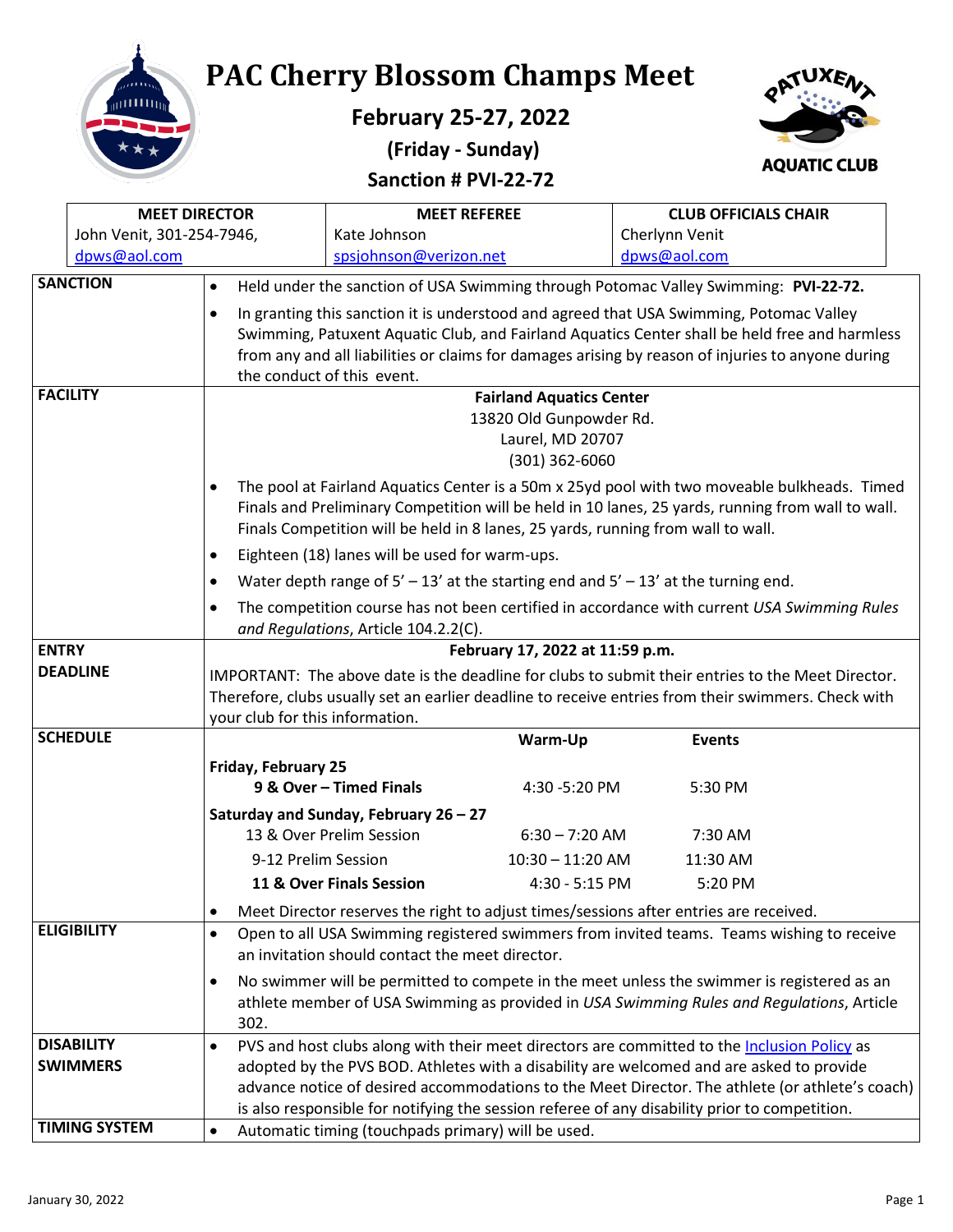| COVID-19              | $\bullet$ | An inherent risk of exposure to COVID-19 exists in any public place where people are present.                                                                                                                                                                                                                                                                                                                                                                                                                                                                                                                                                                                                                                                                                |
|-----------------------|-----------|------------------------------------------------------------------------------------------------------------------------------------------------------------------------------------------------------------------------------------------------------------------------------------------------------------------------------------------------------------------------------------------------------------------------------------------------------------------------------------------------------------------------------------------------------------------------------------------------------------------------------------------------------------------------------------------------------------------------------------------------------------------------------|
| <b>CONSIDERATIONS</b> |           | COVID-19 is a contagious disease that can lead to severe illness and death. According to the                                                                                                                                                                                                                                                                                                                                                                                                                                                                                                                                                                                                                                                                                 |
|                       |           | Centers for Disease Control and Prevention, senior citizens and individuals with underlying<br>medical conditions are especially vulnerable.                                                                                                                                                                                                                                                                                                                                                                                                                                                                                                                                                                                                                                 |
|                       | $\bullet$ | USA Swimming, Inc., cannot prevent you (or your child(ren)) from becoming exposed to,<br>contracting, or spreading COVID-19 while participating in USA Swimming sanctioned events. It is<br>not possible to prevent against the presence of the disease. Therefore, if you choose to<br>participate in a USA Swimming sanctioned event, you may be exposing yourself to and/or<br>increasing your risk of contracting or spreading COVID-19.                                                                                                                                                                                                                                                                                                                                 |
|                       | $\bullet$ | BY ATTENDING OR PARTICIPATING IN THIS COMPETITION, YOU VOLUNTARILY ASSUME ALL RISKS<br>ASSOCIATED WITH EXPOSURE TO COVID-19 AND FOREVER RELEASE AND HOLD HARMLESS USA<br>SWIMMING, POTOMAC VALLEY SWIMMING, THE PATUXENT AQUATICS CLUB, AND THE<br>FAIRLAND AQUATICS CENTER AND EACH OF THEIR OFFICERS, DIRECTORS, AGENTS, EMPLOYEES<br>OR OTHER REPRESENTATIVES FROM ANY LIABILITY OR CLAIMS INCLUDING FOR PERSONAL<br>INJURIES, DEATH, DISEASE OR PROPERTY LOSSES, OR ANY OTHER LOSS, INCLUDING BUT NOT<br>LIMITED TO CLAIMS OF NEGLIGENCE AND GIVE UP ANY CLAIMS YOU MAY HAVE TO SEEK<br>DAMAGES, WHETHER KNOWN OR UNKNOWN, FORESEEN OR UNFORESEEN, IN CONNECTION<br>WITH EXPOSURE, INFECTION, AND/OR SPREAD OF COVID-19 RELATED TO PARTICIPATION IN THIS<br>COMPETITION. |
|                       | $\bullet$ | We have taken enhanced health and safety measures for all attending this meet; however, we<br>cannot guarantee that you will not become infected with COVID-19. All attending this meet<br>must follow all posted instructions while in attendance. An inherent risk of exposure to COVID-19<br>exists in any public place where people are present. By attending this meet, you acknowledge<br>the contagious nature of COVID-19 and voluntarily assume all risks related to exposure to COVID-<br>19.                                                                                                                                                                                                                                                                      |
|                       | $\bullet$ | By choosing to attend this meet you agree to comply with all health and safety mandates and<br>guidelines of USA Swimming, Potomac Valley Swimming, the State of Maryland, and Prince<br>George's County.                                                                                                                                                                                                                                                                                                                                                                                                                                                                                                                                                                    |
| <b>COVID-19</b>       | $\bullet$ | Locker room use should be minimized.                                                                                                                                                                                                                                                                                                                                                                                                                                                                                                                                                                                                                                                                                                                                         |
| <b>PROTOCOLS</b>      | $\bullet$ | No one with symptoms of COVID-19 is permitted in the facility.                                                                                                                                                                                                                                                                                                                                                                                                                                                                                                                                                                                                                                                                                                               |
|                       |           |                                                                                                                                                                                                                                                                                                                                                                                                                                                                                                                                                                                                                                                                                                                                                                              |
|                       | $\bullet$ | Athletes should arrive and depart in their suits if possible.                                                                                                                                                                                                                                                                                                                                                                                                                                                                                                                                                                                                                                                                                                                |
|                       |           | All attendees (athletes, coaches, officials, and volunteers) must wear a mask to enter the facility<br>and throughout the facility, with the exception of athletes when competing or warming<br>up/cooling down.                                                                                                                                                                                                                                                                                                                                                                                                                                                                                                                                                             |
|                       | $\bullet$ | All attendees (athletes, coaches, volunteers, officials, etc.) must complete and turn in a COVID<br>waiver and health screening form before they are permitted to enter the facility.                                                                                                                                                                                                                                                                                                                                                                                                                                                                                                                                                                                        |
|                       | $\bullet$ | Athletes will be seated throughout the facility with a coach.                                                                                                                                                                                                                                                                                                                                                                                                                                                                                                                                                                                                                                                                                                                |
|                       | $\bullet$ | All attendees should maintain a minimum of six (6) feet distance from all other participants<br>whenever possible.                                                                                                                                                                                                                                                                                                                                                                                                                                                                                                                                                                                                                                                           |
|                       | $\bullet$ | Each session will be limited to no more than 220 swimmers.                                                                                                                                                                                                                                                                                                                                                                                                                                                                                                                                                                                                                                                                                                                   |
|                       | $\bullet$ | Only swimmers, coaches, meet volunteers, and officials will be permitted on the pool deck.                                                                                                                                                                                                                                                                                                                                                                                                                                                                                                                                                                                                                                                                                   |
|                       | $\bullet$ | A designated staff member, official, coach or volunteer will be in place to observe/marshal<br>COVID-19 guidelines and report back to the coaches and officials on concerns or improvements.                                                                                                                                                                                                                                                                                                                                                                                                                                                                                                                                                                                 |
|                       | $\bullet$ | Swimmers will wear their masks until they arrive at their lane and they will take it off and place it<br>in a bag. The bags will be placed in baskets by the starting blocks during warm-ups and<br>competition. Swimmers will immediately put their masks back on at the completion of their<br>swims before they leave the starting area.                                                                                                                                                                                                                                                                                                                                                                                                                                  |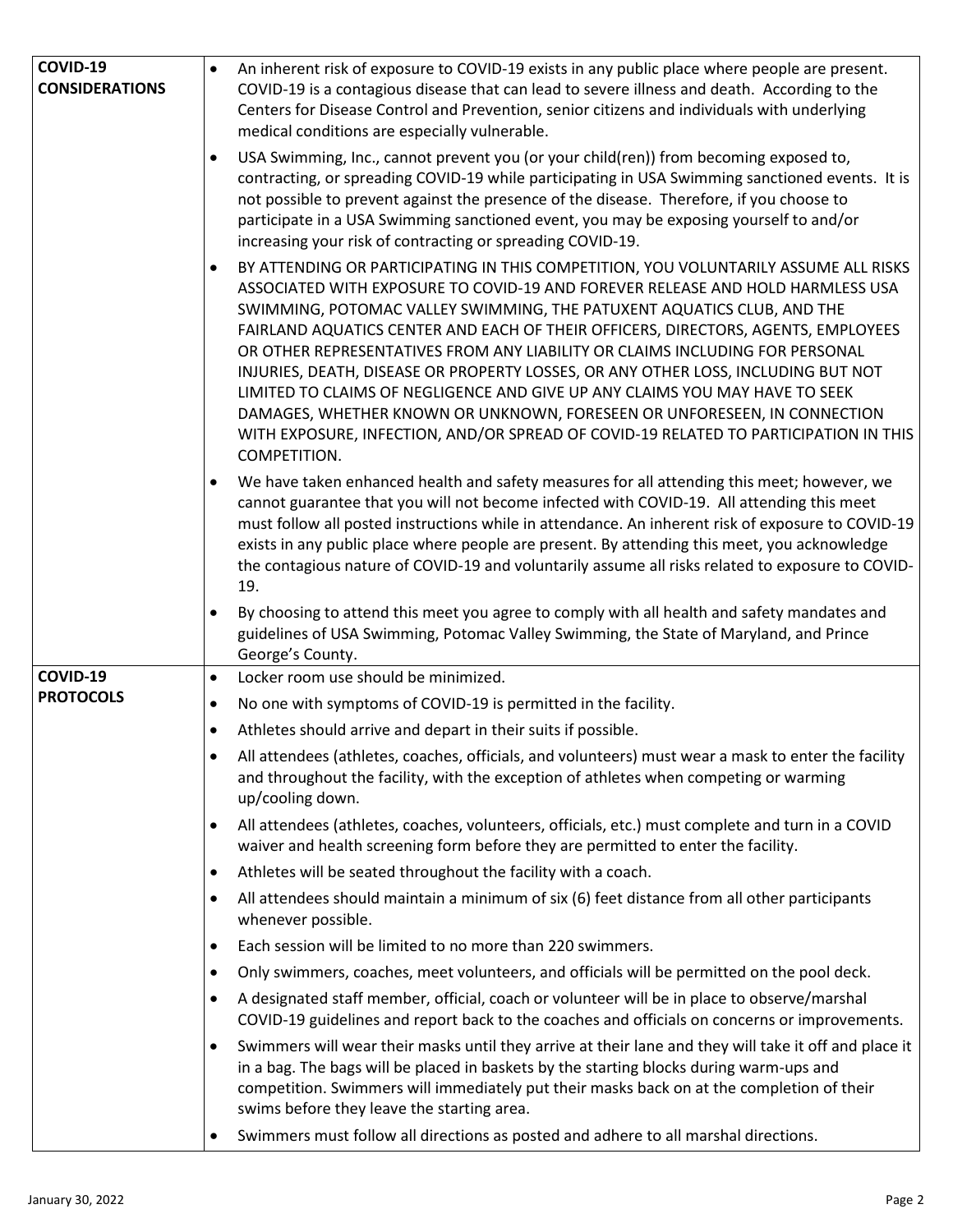|                    | Swimmers will walk around the pool deck as directed and line back up in the designated area<br>$\bullet$                                                                                                                                                                                                                                                                                                                                             |
|--------------------|------------------------------------------------------------------------------------------------------------------------------------------------------------------------------------------------------------------------------------------------------------------------------------------------------------------------------------------------------------------------------------------------------------------------------------------------------|
|                    | with proper social distancing until they are cleared to go back to their seating area.                                                                                                                                                                                                                                                                                                                                                               |
|                    | All swimmers must remain in their designated seating area for their group until they are called<br>$\bullet$<br>for their event and they must return to their area immediately following their event.                                                                                                                                                                                                                                                |
|                    | Any swimmer not following the meet protocols will be subject to immediate removal from the<br>$\bullet$<br>meet.                                                                                                                                                                                                                                                                                                                                     |
|                    | All coaches, officials, and volunteers must bring their own water bottle and snacks.<br>$\bullet$                                                                                                                                                                                                                                                                                                                                                    |
|                    | We request that all attendees notify the meet director as soon as possible if they have tested<br>$\bullet$<br>positive for COVID-19, shown symptoms or have been in contact with anyone exposed to COVID-<br>19 after attending the meet.                                                                                                                                                                                                           |
|                    | No spectators will be permitted. Competition will be live-streamed via the Patuxent Aquatics<br>$\bullet$<br>Club Facebook page. (https://www.facebook.com/PatuxentAquaticsClub)                                                                                                                                                                                                                                                                     |
| <b>RULES</b>       | Current USA Swimming rules shall govern this meet.<br>$\bullet$                                                                                                                                                                                                                                                                                                                                                                                      |
|                    | All applicable adults participating in or associated with this meet acknowledge that they are<br>$\bullet$<br>subject to the provisions of the USA Swimming Minor Athlete Abuse Prevention Policy<br>("MAAPP"), and that they understand that compliance with the MAAPP policy is a condition of<br>participation in the conduct of this competition.                                                                                                |
|                    | No on-deck USA Swimming registration is permitted.<br>$\bullet$                                                                                                                                                                                                                                                                                                                                                                                      |
|                    | In compliance with USA Swimming Rules and Regulations, the use of audio or visual recording<br>$\bullet$<br>devices, including a cell phone is not permitted in the changing areas, rest rooms, or locker<br>rooms. Per PVS policy, the use of equipment capable of taking pictures (e.g., cell phones,<br>cameras, etc.) is banned from behind the starting blocks during the entire meet, including warm<br>up, competition and cool down periods. |
|                    | Deck changes are prohibited.<br>$\bullet$                                                                                                                                                                                                                                                                                                                                                                                                            |
|                    | Any swimmer entered in the meet must be certified by a USA Swimming member coach as being<br>$\bullet$<br>proficient in performing a racing start or must start each race from within the water. When<br>unaccompanied by a member-coach, it is the responsibility of the swimmer or the swimmer's<br>legal guardian to ensure compliance with this requirement.                                                                                     |
|                    | Operation of a drone or any other flying devices is prohibited over the venue (pools,<br>$\bullet$<br>athlete/coach areas, spectator areas and open ceiling locker rooms) any time athletes, coaches,<br>officials and/or spectators are present.                                                                                                                                                                                                    |
|                    | Dive-over starts will be used during the preliminary sessions and Friday timed finals.<br>$\bullet$                                                                                                                                                                                                                                                                                                                                                  |
|                    | The Meet Director and the PVS Technical Committee reserve the right to limit events, heats,<br>$\bullet$<br>swimmers or adjust the format to conform with the 4-hour provision for sessions that include 12<br>& U events per Rule 205.3.1F.                                                                                                                                                                                                         |
| <b>EVENT RULES</b> | Swimmers shall compete at the age attained on the first day of the meet.<br>$\bullet$                                                                                                                                                                                                                                                                                                                                                                |
|                    | Times achieved prior to February 25, 2020 will not be permitted. All times must have been<br>$\bullet$<br>achieved in USA Swimming sanctioned, observed or approved meets.                                                                                                                                                                                                                                                                           |
|                    | Entry times will be verified through SWIMS. Coaches will be asked to provide proof of times<br>$\bullet$<br>when asked by the Meet Director for any time not found in SWIMS. Failure to prove such a time<br>before the event, will result in the swimmer being scratched from that event.                                                                                                                                                           |
|                    | All events are prelims and finals except the events offered during the Friday session and ALL<br>$\bullet$<br>Relays, which are timed finals.                                                                                                                                                                                                                                                                                                        |
|                    | A swimmer may enter and compete in a maximum of 8 individual events and no more than three<br>$\bullet$<br>(3) individual events per day and one (1) relay per day.                                                                                                                                                                                                                                                                                  |
|                    | A club may enter up to 3 relay teams per relay event, but only one relay team per club per event<br>$\bullet$<br>may score.                                                                                                                                                                                                                                                                                                                          |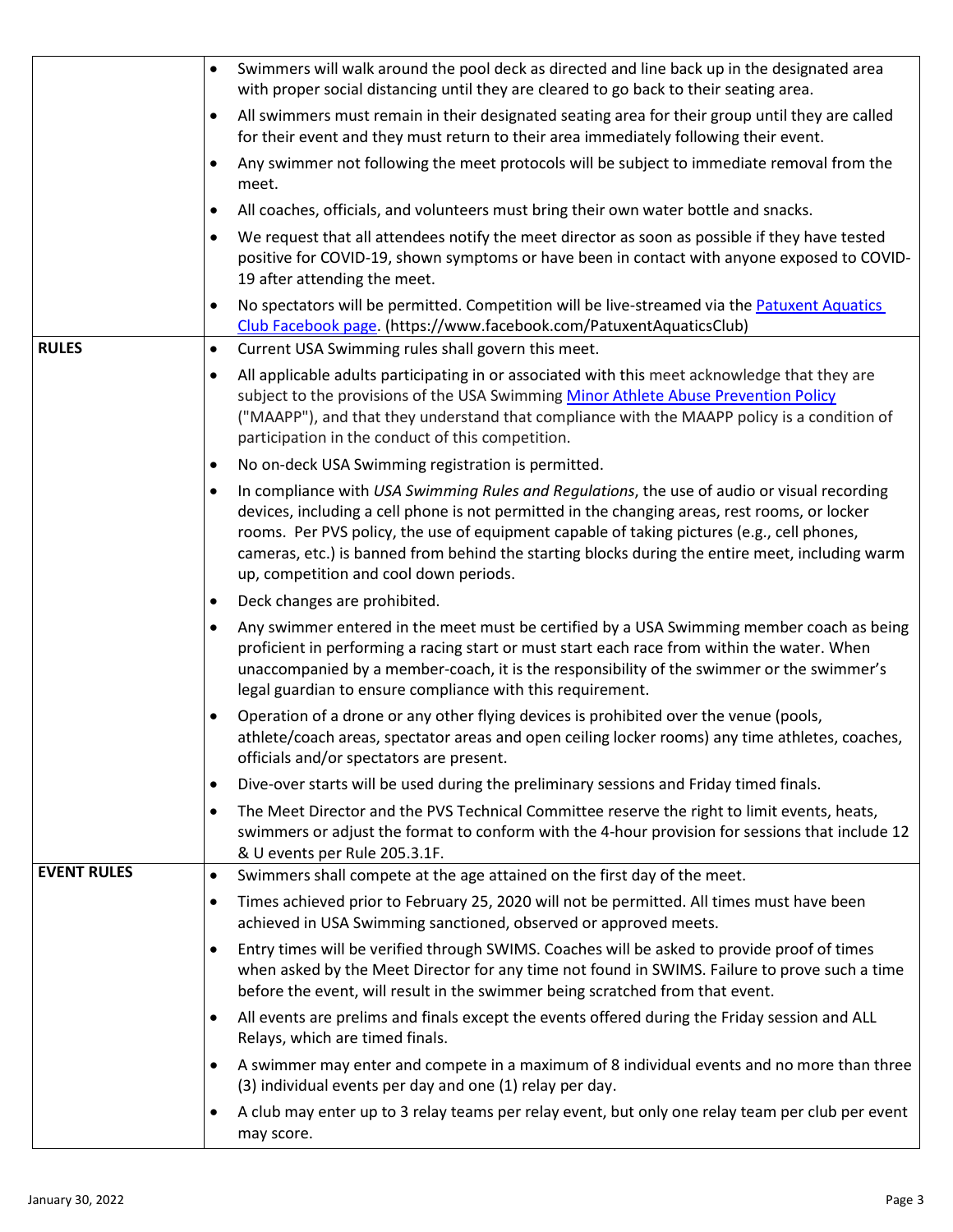|                                          | Preliminary events will be swum combined as 9-12 and 13 & Over. There will be one (1) heat at<br>$\bullet$<br>finals for 9-10. If a preliminary event has more than 24 swimmers in an age group (11-12, 13-14,<br>or 15 & over), then the top 16 swimmers for that age group will qualify for finals and will swim in<br>the order of "B" final and then "A" final, 8 swimmers in each heat. If a preliminary event has 24<br>or fewer swimmers in an age group (11-12, 13-14, or 15 & over), then only 8 swimmers for that<br>age group will qualify for finals and will swim in a single heat.<br>Exceptions: There will be only one (1) heat for finals for the 9-12 200 Breaststroke and 9-<br>$\circ$<br>12 200 Backstroke with ages 9-12 combined. There will also be only one (1) heat for the<br>13 & Over 200 Fly with ages 13 & Over combined. |
|------------------------------------------|----------------------------------------------------------------------------------------------------------------------------------------------------------------------------------------------------------------------------------------------------------------------------------------------------------------------------------------------------------------------------------------------------------------------------------------------------------------------------------------------------------------------------------------------------------------------------------------------------------------------------------------------------------------------------------------------------------------------------------------------------------------------------------------------------------------------------------------------------------|
|                                          | The 400 IM, 1000 Free and 500 Free events will be swum FASTEST to SLOWEST. The 1000 Free<br>will be swum alternating women and men.                                                                                                                                                                                                                                                                                                                                                                                                                                                                                                                                                                                                                                                                                                                      |
|                                          | Swimmers are responsible for providing their own lap counter (if desired) for the 500 and 1000<br>$\bullet$<br>Free.                                                                                                                                                                                                                                                                                                                                                                                                                                                                                                                                                                                                                                                                                                                                     |
|                                          | All relays are timed finals and will be swum during the preliminary session.<br>$\bullet$                                                                                                                                                                                                                                                                                                                                                                                                                                                                                                                                                                                                                                                                                                                                                                |
|                                          | No Time (NT) Entries will NOT be accepted for this meet.<br>$\bullet$                                                                                                                                                                                                                                                                                                                                                                                                                                                                                                                                                                                                                                                                                                                                                                                    |
|                                          | Entries for the 400IM, 500 Free & 1000 Free may need to be limited due to time constraints. If<br>$\bullet$<br>necessary, it will be done based on the verifiable proof of entry time. If a swimmer is removed<br>from an event because of time constraints, they will be provided the opportunity to enter<br>another event in the meet.                                                                                                                                                                                                                                                                                                                                                                                                                                                                                                                |
|                                          | Deck entries will ONLY be accepted for relays using individuals included in the original entry file.<br>$\bullet$<br>No individual event deck entries will be accepted. Deck entries for relays will be accepted with<br>payment (\$24.00 per Relay) no later than 30 minutes prior to the first event.                                                                                                                                                                                                                                                                                                                                                                                                                                                                                                                                                  |
| <b>WITHDRAWING</b><br><b>FROM FINALS</b> | Swimmers who do not wish to swim in the Final, may "Scratch" from the event by following the<br>$\bullet$<br>proper procedure. Swimmers must fill out and sign a Finals Scratch Slip within 30 minutes of the<br>announcement of qualifiers for "A" or "B" finals, if scheduled.                                                                                                                                                                                                                                                                                                                                                                                                                                                                                                                                                                         |
|                                          | Swimmers may declare an "intent to scratch" by marking the appropriate space for "intent" On<br>$\bullet$<br>the Finals Scratch Slip.                                                                                                                                                                                                                                                                                                                                                                                                                                                                                                                                                                                                                                                                                                                    |
|                                          | Swimmers must confirm that "intent to scratch" on the Finals Scratch Sheet within 30 minutes<br>$\bullet$<br>after the conclusion of their last preliminary individual event of the day or they will be<br>automatically seeded into the Final.                                                                                                                                                                                                                                                                                                                                                                                                                                                                                                                                                                                                          |
|                                          | If an athlete fails to properly scratch from a final event and does not appear for the event Final,<br>they will be scratched from their next preliminary swim as a penalty.                                                                                                                                                                                                                                                                                                                                                                                                                                                                                                                                                                                                                                                                             |
| <b>POSITIVE CHECK IN</b>                 | The 500, 1000 Freestyle, and 400 IM will be positive check-in events. Any swimmer that fails to<br>$\bullet$<br>check-in will be removed from the event.                                                                                                                                                                                                                                                                                                                                                                                                                                                                                                                                                                                                                                                                                                 |
|                                          | Positive Check in times for Friday evening:<br>500 Free closes at 5:00 p.m.<br>400 IM closes at 5:30 p.m.<br>1000 Free closes at 6:00 p.m.                                                                                                                                                                                                                                                                                                                                                                                                                                                                                                                                                                                                                                                                                                               |
|                                          | Athletes who have checked in, have been seeded, and fail to swim the event will be barred from<br>٠<br>their next scheduled individual event, unless excused by the Meet Referee.                                                                                                                                                                                                                                                                                                                                                                                                                                                                                                                                                                                                                                                                        |
|                                          | If the size of the Cherry Blossom Championships warrants, positive check-in for individual events<br>٠<br>200 yd and shorter may be announced. Otherwise, all events will be pre-seeded.                                                                                                                                                                                                                                                                                                                                                                                                                                                                                                                                                                                                                                                                 |
| <b>WARM-UP</b>                           | The prescribed PVS warm-up procedures and safety policies will be followed. The Meet Director<br>$\bullet$<br>may determine the structure of warm-up, including times/lane assignments.                                                                                                                                                                                                                                                                                                                                                                                                                                                                                                                                                                                                                                                                  |
|                                          | No more than six (6) swimmers per lane.<br>٠                                                                                                                                                                                                                                                                                                                                                                                                                                                                                                                                                                                                                                                                                                                                                                                                             |
|                                          | During the meet there will be an area available for warm-up/cool-down. Marshals will be<br>$\bullet$<br>assigned to monitor these areas. If at any time conditions become unsafe, the area will be<br>closed for the remainder of the session.                                                                                                                                                                                                                                                                                                                                                                                                                                                                                                                                                                                                           |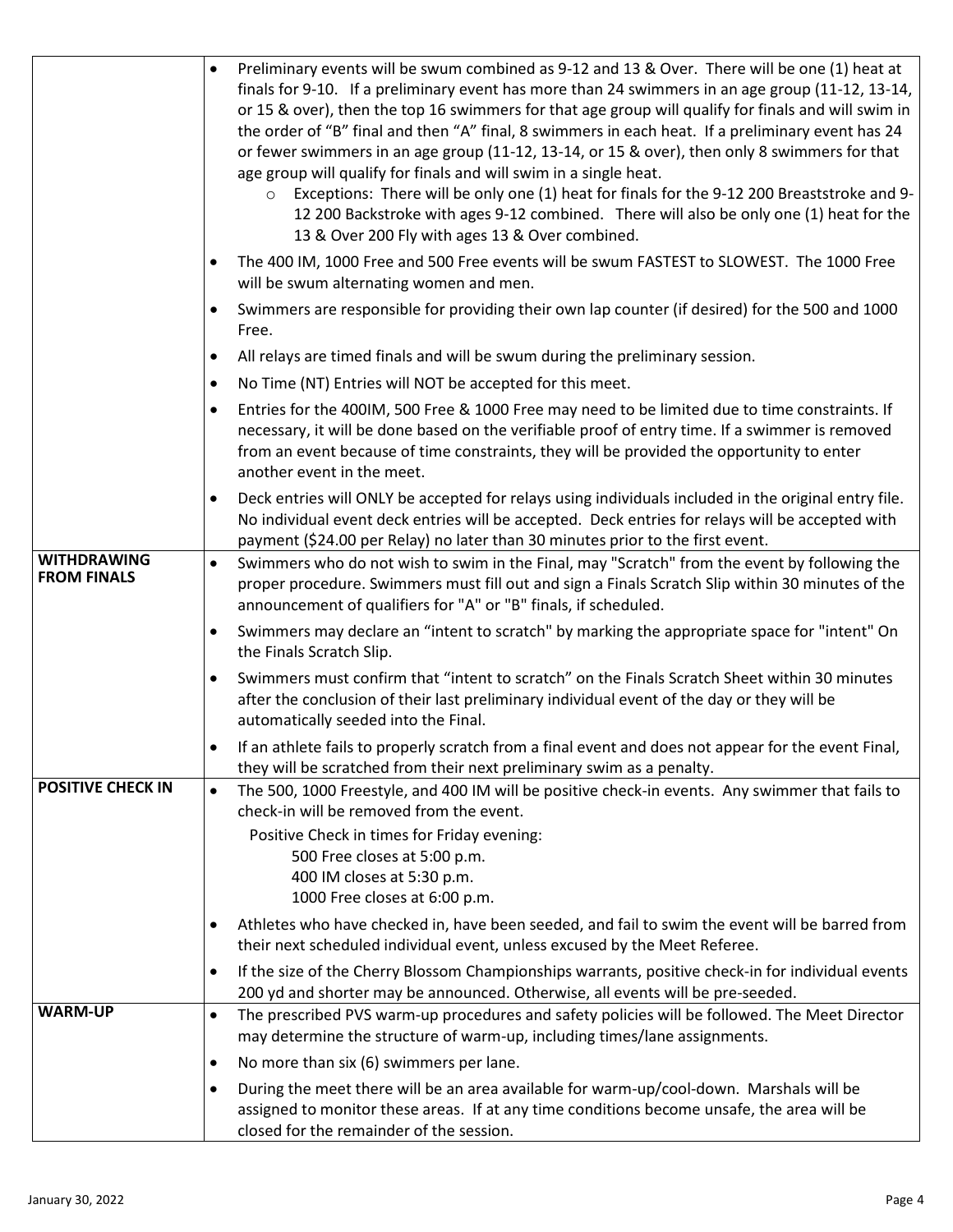| <b>SUPERVISION</b>                    | Coaches are responsible for the conduct of their swimmers and cleaning up for their team areas.<br>$\bullet$                                                                                                                                                                                          |
|---------------------------------------|-------------------------------------------------------------------------------------------------------------------------------------------------------------------------------------------------------------------------------------------------------------------------------------------------------|
|                                       | Each team MUST assign a certified Coach to remain in the assigned Team Area at ALL times to<br>$\bullet$                                                                                                                                                                                              |
|                                       | ensure COVID-19 guidelines are being followed and to assist with Clerk of Course.                                                                                                                                                                                                                     |
|                                       | No spectators will be permitted in the facility.<br>$\bullet$                                                                                                                                                                                                                                         |
| <b>SEEDING</b>                        | All events less than 400 yards will be pre-seeded. (unless additional positive check in is needed).<br>$\bullet$                                                                                                                                                                                      |
| <b>SCORING</b>                        | Individual: 20, 17, 16, 15, 14, 13, 12, 11, 9, 7, 6, 5, 4, 3, 2, 1<br>$\bullet$                                                                                                                                                                                                                       |
|                                       | 40, 34, 32, 30, 28, 26, 24, 22, 18, 14, 12, 10, 8, 6, 4, 2<br>Relays:<br>$\bullet$                                                                                                                                                                                                                    |
|                                       | Teams will score points for only one relay per event.<br>$\bullet$                                                                                                                                                                                                                                    |
|                                       | No more than two athletes per team can score. Prelims will be scored as an extended final.<br>$\bullet$                                                                                                                                                                                               |
| <b>AWARDS</b>                         | Medals will be awarded for $1^{st} - 9^{th}$ place for Individual Events and $1^{st} - 3^{rd}$ place for Relays.<br>$\bullet$                                                                                                                                                                         |
|                                       | Team Awards will be presented for 1 <sup>st</sup> - 3 <sup>rd</sup> place teams.<br>$\bullet$                                                                                                                                                                                                         |
| <b>PROGRAMS</b><br><b>CREDENTIALS</b> | Meet programs will be emailed to teams and available on Meet Mobile.<br>$\bullet$                                                                                                                                                                                                                     |
|                                       | Parents not working the meet as a deck official, volunteer timer or other position are not<br>$\bullet$<br>permitted in the facility. Only athletes, USA Swimming certified coaches, and deck officials will be                                                                                       |
|                                       | permitted in the facility. Coaches and Officials should have proof of active USA Swimming                                                                                                                                                                                                             |
| <b>SPECTATOR ENTRY</b><br><b>FEE</b>  | membership with them at all times.<br>No spectators will be permitted in the facility.<br>$\bullet$                                                                                                                                                                                                   |
| <b>OFFICIALS</b>                      | Each participating club is requested to provide at least one table worker or official (Referee<br>$\bullet$<br>Starter, Chief Judge or Stroke & Turn Judge) per session if entering 25 or more splashes.                                                                                              |
|                                       | Officials interested in volunteering should sign-up at https://formsmarts.com/form/27pc<br>$\bullet$                                                                                                                                                                                                  |
|                                       | Officials volunteering for this meet should sign in at the recording table prior to the start of<br>$\bullet$                                                                                                                                                                                         |
|                                       | warm-ups. Certified officials who have not previously volunteered should contact the referee<br>upon arrival to make their services available.                                                                                                                                                        |
|                                       | A comprehensive officials' briefing will precede each session during warm-ups.<br>٠                                                                                                                                                                                                                   |
| <b>TIMERS</b>                         | Participating clubs are requested to provide timers in proportion to their entries. One timer is<br>$\bullet$<br>requested for each 25 entries.                                                                                                                                                       |
|                                       | Two timers per lane. There will be two Head Timers.<br>$\bullet$                                                                                                                                                                                                                                      |
|                                       | An online Timer's Signup will be emailed to participating clubs.                                                                                                                                                                                                                                      |
| <b>ENTRY PROCEDURES</b>               | Entries should be submitted by email to the Meet Director at dpws@aol.com.<br>$\bullet$                                                                                                                                                                                                               |
|                                       | Include in the subject of the email, "2022 Cherry Blossom Champs - ****" with the club's initials<br>$\bullet$<br>in place of the asterisks. If your club submits multiple entry files include training site in the<br>subject of the email.                                                          |
|                                       | Include in entry email: entry file, report of entries by name, report of entries by event.<br>$\bullet$                                                                                                                                                                                               |
|                                       | In the body of your email provide entry numbers (girls, boys, totals), contact information (email,<br>$\bullet$<br>phone, officials contact).                                                                                                                                                         |
|                                       | Entry email must include a coach's cell phone number at which they can be contacted between<br>$\bullet$<br>prelims and finals, in case a swimmer scratches into finals and needs to be notified.                                                                                                     |
|                                       | Entries directly from individual team members will not be accepted.<br>$\bullet$                                                                                                                                                                                                                      |
|                                       | Entries by postal service, phone or fax will not be accepted.<br>$\bullet$                                                                                                                                                                                                                            |
|                                       | The Meet Director will acknowledge receipt by return email within 24 hours. If<br>$\bullet$                                                                                                                                                                                                           |
|                                       | acknowledgement is not received in a timely manner, please contact the Meet Director.                                                                                                                                                                                                                 |
|                                       | Any club that enters an unregistered or improperly registered athlete, falsifies an entry in any<br>$\bullet$<br>way, or permits an unregistered coach to represent them will be fined the sum of \$100 by PVS<br>and no further entries will be accepted from that club until the said fine is paid. |
|                                       | All Relay-only swimmers must be included in the entry file and listed on the meet entry report in<br>$\bullet$<br>order to participate in the meet.                                                                                                                                                   |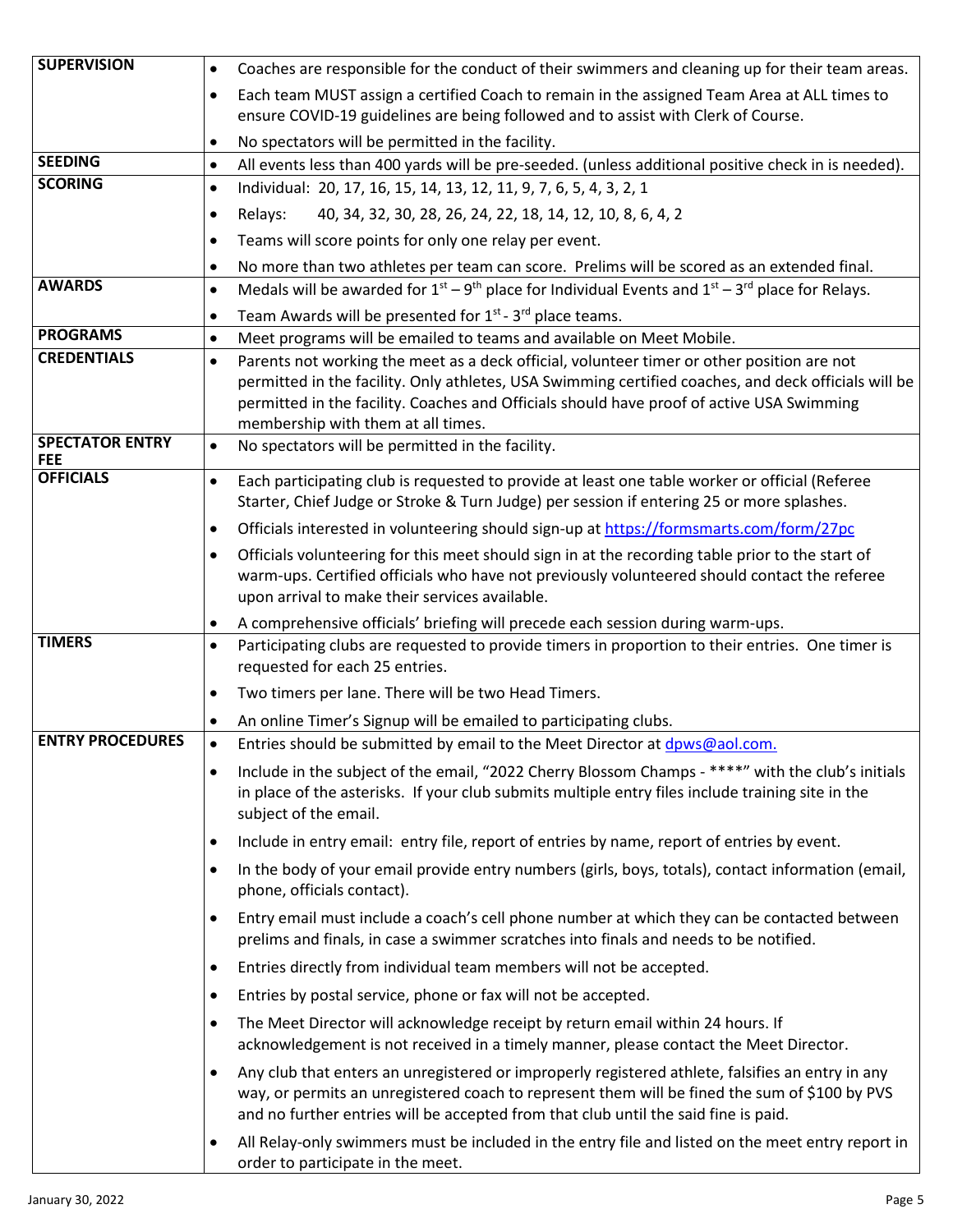| <b>ENTRY FEES</b> |                                                                                                                                                 |                                                                                                   |  |  |
|-------------------|-------------------------------------------------------------------------------------------------------------------------------------------------|---------------------------------------------------------------------------------------------------|--|--|
|                   | Per Swimmer Surcharge: \$10.00                                                                                                                  | Relay event fee: \$12.00                                                                          |  |  |
|                   | Individual event fee: \$8.00                                                                                                                    | Deck entries: \$20.00 (Relay only)                                                                |  |  |
|                   | Make checks payable to PAC. Checks may be mailed to:<br>$\bullet$<br><b>Patuxent Aquatics Club</b><br>414 Forest Bridge Ct.<br>Laurel, MD 20724 |                                                                                                   |  |  |
|                   | to the meet. Payment may be made by cash or check.                                                                                              | Payment for entries from unattached swimmers not affiliated with a team must be received prior    |  |  |
|                   | at the conclusion of the meet.                                                                                                                  | Entry fees are due with meet entry. Unpaid fees will be reported to the PVS Administrative Office |  |  |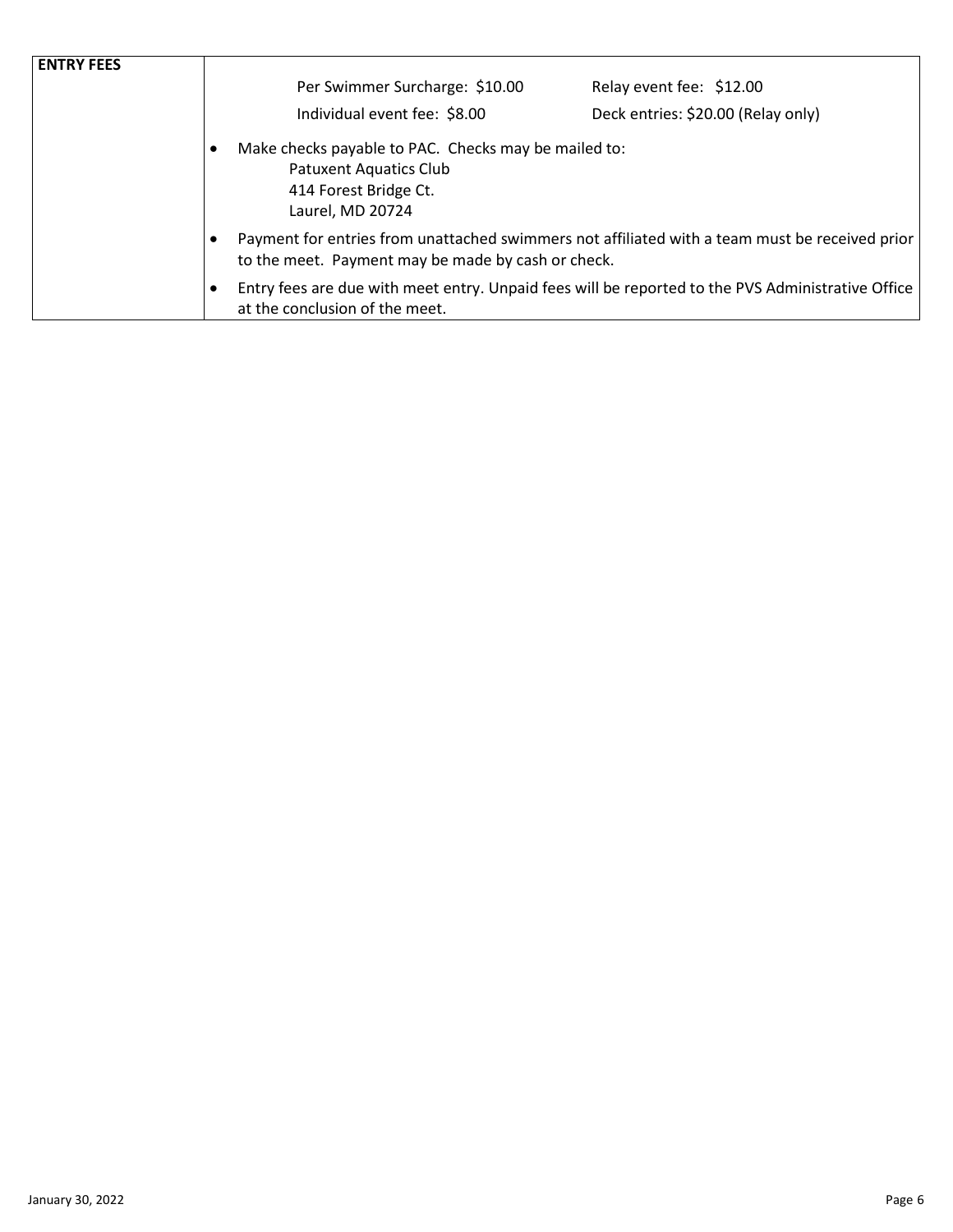# **Cherry Blossom Champs Meet February 25 –27, 2022**

**Friday, February 25, 2022**

Session 1 - Distance Events Warm-up: 4:30-5:20 PM, Events: 5:30 PM

| Girl's                                       |                                         | Boy's  |  |  |
|----------------------------------------------|-----------------------------------------|--------|--|--|
| Event#                                       | Event                                   | Event# |  |  |
| $\mathbf{1}$                                 | 9-10 year old 500 yd Freestyle          | 2      |  |  |
|                                              | 11-12 year old 500 yd Freestyle         |        |  |  |
| 3                                            | 13-14 year old 500 yd Freestyle         | 4      |  |  |
|                                              | 15 & Over 500 yd Freestyle              |        |  |  |
| 5                                            | 9-10 year old 200 yd Individual Medley  | 6      |  |  |
|                                              | 11-12 year old 200 yd Individual Medley |        |  |  |
| $\overline{7}$                               | 13-14 year old 400 yd Individual Medley | 8      |  |  |
|                                              | 15 & Over 400 yd Individual Medley      |        |  |  |
| 9                                            | 9-12 year old 400 yd Freestyle Relay    | 10     |  |  |
| 11                                           | 13 & Over 400 yd Freestyle Relay        | 12     |  |  |
| 13                                           | 9-12 year old 200 yd Butterfly          | 14     |  |  |
| 15                                           | 13 & Over 1000 yd Freestyle             | 16     |  |  |
| *500 Free, 400 IM and 1000 Free will be swum |                                         |        |  |  |
| <b>FASTEST to SLOWEST</b>                    |                                         |        |  |  |
| <b>Alternating Girls and Boys Heats</b>      |                                         |        |  |  |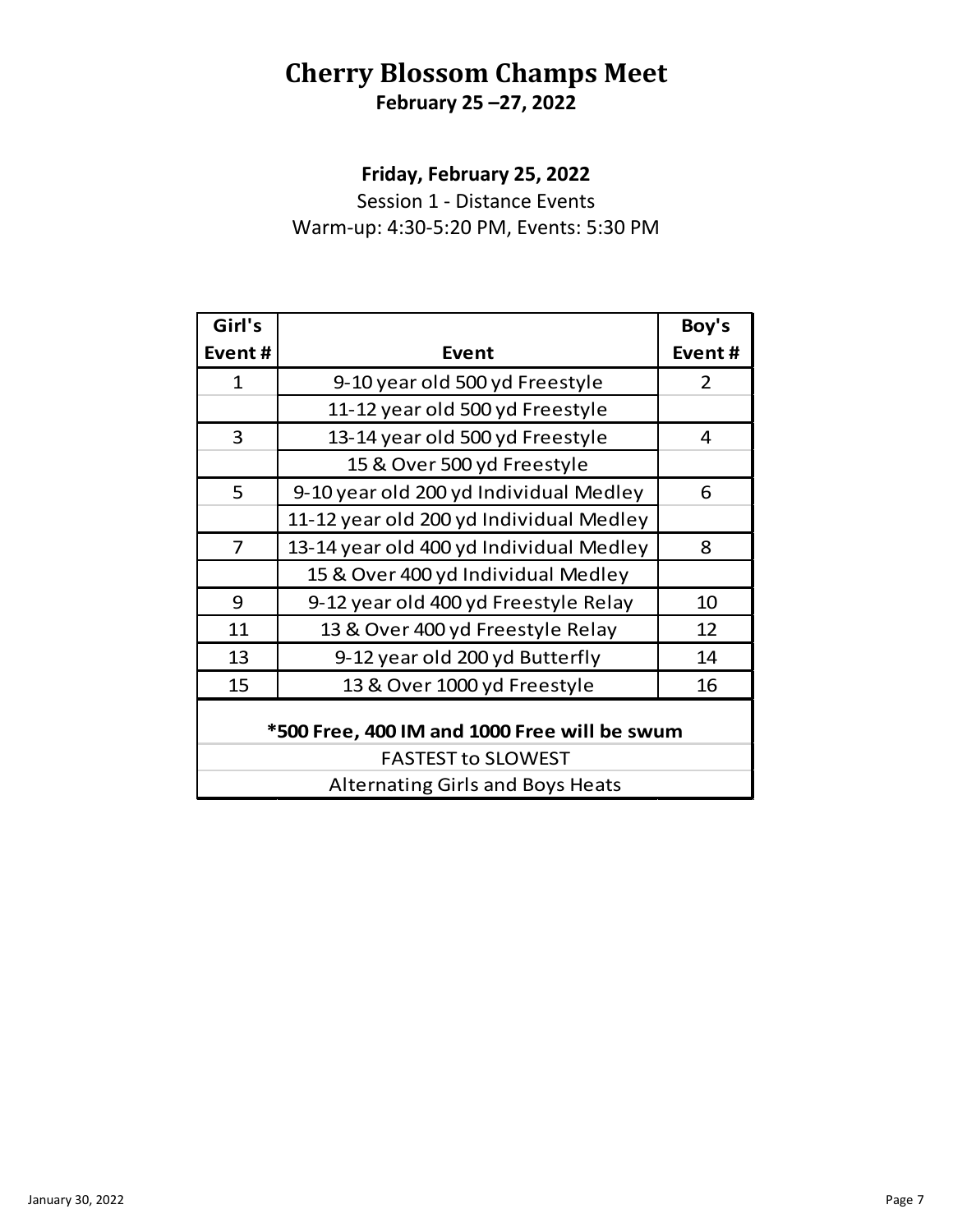## **Saturday, February 26, 2022**

Session 2 - 13 & Over Prelim Events Warm-up: 6:30-7:20 AM, Events: 7:30 AM

| Girl's |                               | Boy's  |
|--------|-------------------------------|--------|
| Event# | Event                         | Event# |
| 21     | 13-14 100 yd Breaststroke     | 22     |
|        | 15 & Over 100 yd Breaststroke |        |
| 25     | 13-14 200 yd Backstroke       | 26     |
|        | 15 & Over 200 yd Backstroke   |        |
| 29     | 13-14 100 yd Freestyle        | 30     |
|        | 15 & Over 100 yd Freestyle    |        |
| 33     | 13-14 200 yd Butterfly        | 34     |
|        | 15 & Over 200 yd Butterfly    |        |
| 37     | 13-14 200 yd IM               | 38     |
|        | 15 & Over 200 yd IM           |        |
| 41     | 13 & Over 200 yd Medley Relay | 42     |

### **Saturday, February 26, 2022**

Session 3 - 9-12 Prelim Events Warm-up: 10:30-11:20 AM, Events: 11:30 AM

| Girl's |                           | Boy's  |
|--------|---------------------------|--------|
| Event# | <b>Event</b>              | Event# |
| 17     | 9-12 200 yd Backstroke    | 18     |
| 19     | 9-10 100 yd Breaststroke  | 20     |
|        | 11-12 100 yd Breaststroke |        |
| 23     | 9-10 50 yd Backstroke     | 24     |
|        | 11-12 50 yd Backstroke    |        |
| 27     | 9-10 100 yd Freestyle     | 28     |
|        | 11-12 100 yd Freestyle    |        |
| 31     | 9-10 50 yd Butterfly      | 32     |
|        | 11-12 50 yd Butterfly     |        |
| 35     | 9-10 100 yd IM            | 36     |
|        | 11-12 100 yd IM           |        |
| 39     | 9-12 200 yd Medley Relay  | 40     |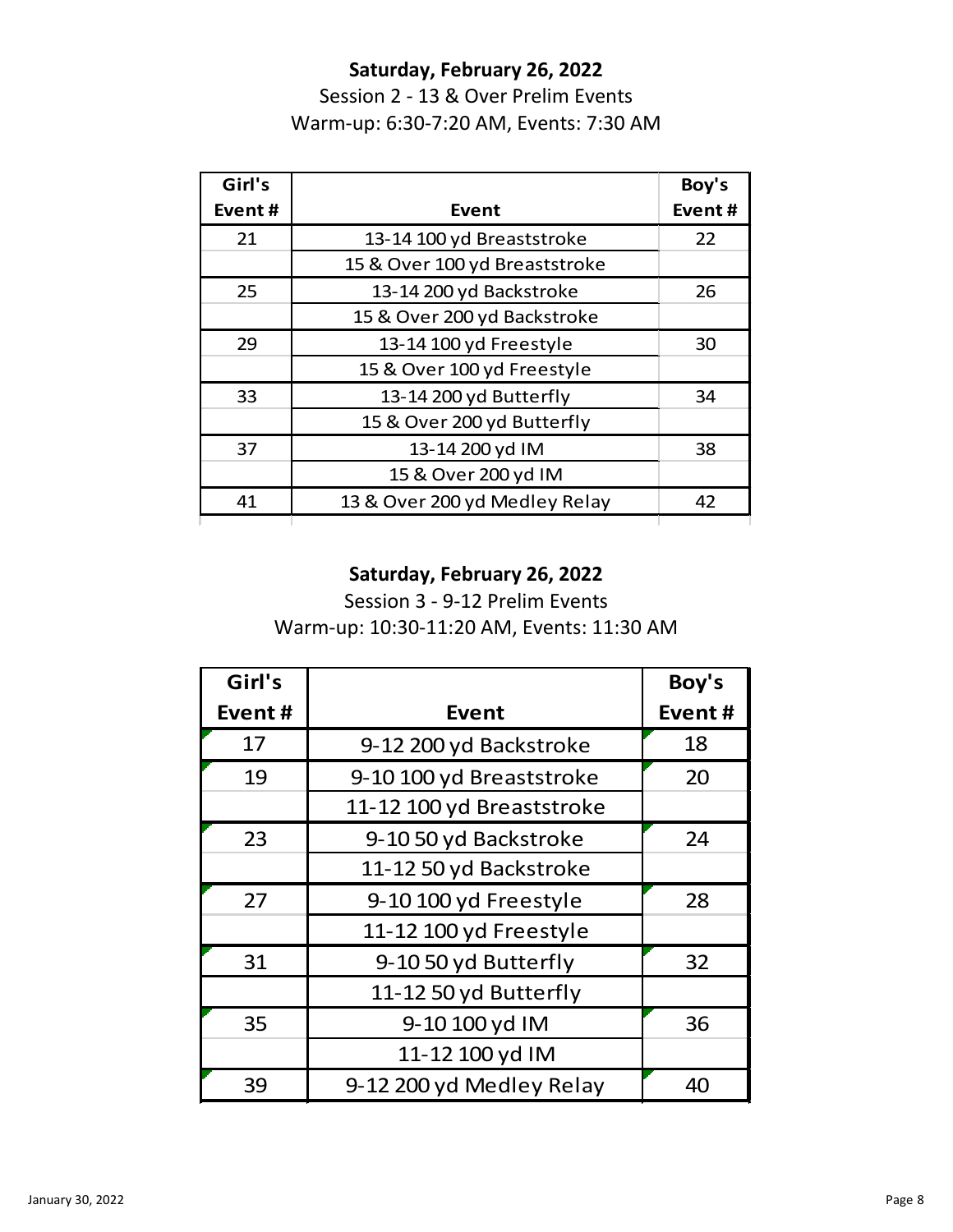# **Saturday, February 26, 2022 Session 4 - FINALS**

Warm-up: 4:30-5:15 PM, Events: 5:20 PM

| Girl's |                               | Boy's  |
|--------|-------------------------------|--------|
| Event# | <b>Event</b>                  | Event# |
| 17     | 9-12 200 yd Backstroke        | 18     |
| 19     | 9-10 100 yd Breaststroke      | 20     |
|        | 11-12 100 yd Breaststroke     |        |
| 21     | 13-14 100 yd Breaststroke     | 22     |
|        | 15 & Over 100 yd Breaststroke |        |
| 23     | 9-10 50 yd Backstroke         | 24     |
|        | 11-12 50 yd Backstroke        |        |
| 25     | 13-14 200 yd Backstroke       | 26     |
|        | 15 & Over 200 yd Backstroke   |        |
| 27     | 9-10 100 yd Freestyle         | 28     |
|        | 11-12 100 yd Freestyle        |        |
| 29     | 13-14 100 yd Freestyle        | 30     |
|        | 15 & Over 100 yd Freestyle    |        |
| 31     | 9-1050 yd Butterfly           | 32     |
|        | 11-12 50 yd Butterfly         |        |
| 33     | 13-14 yd 200 Butterfly        | 34     |
|        | 15 & Over yd 200 Butterfly    |        |
| 35     | 9-10 100 yd IM                | 36     |
|        | 11-12 100 yd IM               |        |
| 37     | 13-14 200 yd IM               | 38     |
|        | 15 & Over 200 yd IM           |        |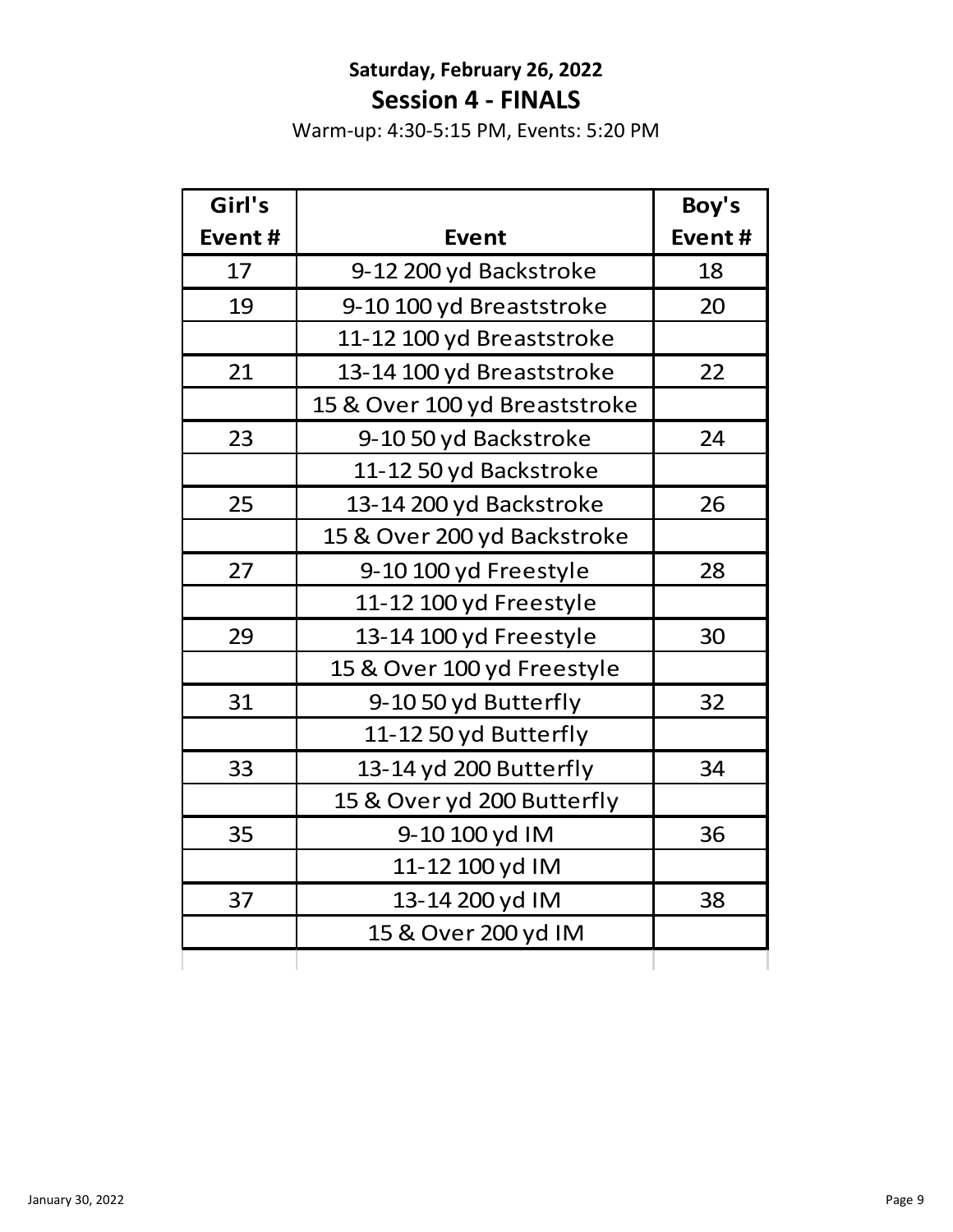### **Sunday, February 27, 2022**

Session 5 - 13 & Over Prelim Events Warm-up: 6:30-7:20 AM, Events: 7:30 AM

| Girl's |                                  | Boy's  |
|--------|----------------------------------|--------|
| Event# | Event                            | Event# |
| 47     | 13-14 100 yd Backstroke          | 48     |
|        | 15 & Over 100 yd Backstroke      |        |
| 51     | 13-14 50 yd Freestyle            | 52     |
|        | 15 & Over 50 yd Freestyle        |        |
| 55     | 13-14 100 yd Butterfly           | 56     |
|        | 15 & Over 100 yd Butterfly       |        |
| 59     | 13-14 200 yd Breaststroke        | 60     |
|        | 15 & Over 200 yd Breaststroke    |        |
| 63     | 13-14 200 yd Freestyle           | 64     |
|        | 15 & Over 200 yd Freestyle       |        |
| 67     | 13 & Over 200 yd Freestyle Relay | 68     |

### **Sunday, February 27, 2022**

Session 6 - 9-12 Prelim Events Warm-up: 10:30-11:20 AM, Events: 11:30 AM

| Girl's |                             | Boy's  |
|--------|-----------------------------|--------|
| Event# | <b>Event</b>                | Event# |
| 43     | 9-12 200 yd Breaststroke    | 44     |
| 45     | 9-10 100 yd Backstroke      | 46     |
|        | 11-12 100 yd Backstroke     |        |
| 49     | 9-10 50 yd Freestyle        | 50     |
|        | 11-12 50 yd Freestyle       |        |
| 53     | 9-10 100 yd Butterfly       | 54     |
|        | 11-12 100 yd Butterfly      |        |
| 57     | 9-10 50 yd Breaststroke     | 58     |
|        | 11-12 50 yd Breaststroke    |        |
| 61     | 9-10 200 yd Freestyle       | 62     |
|        | 11-12 200 yd Freestyle      |        |
| 65     | 9-12 200 yd Freestyle Relay | 66     |